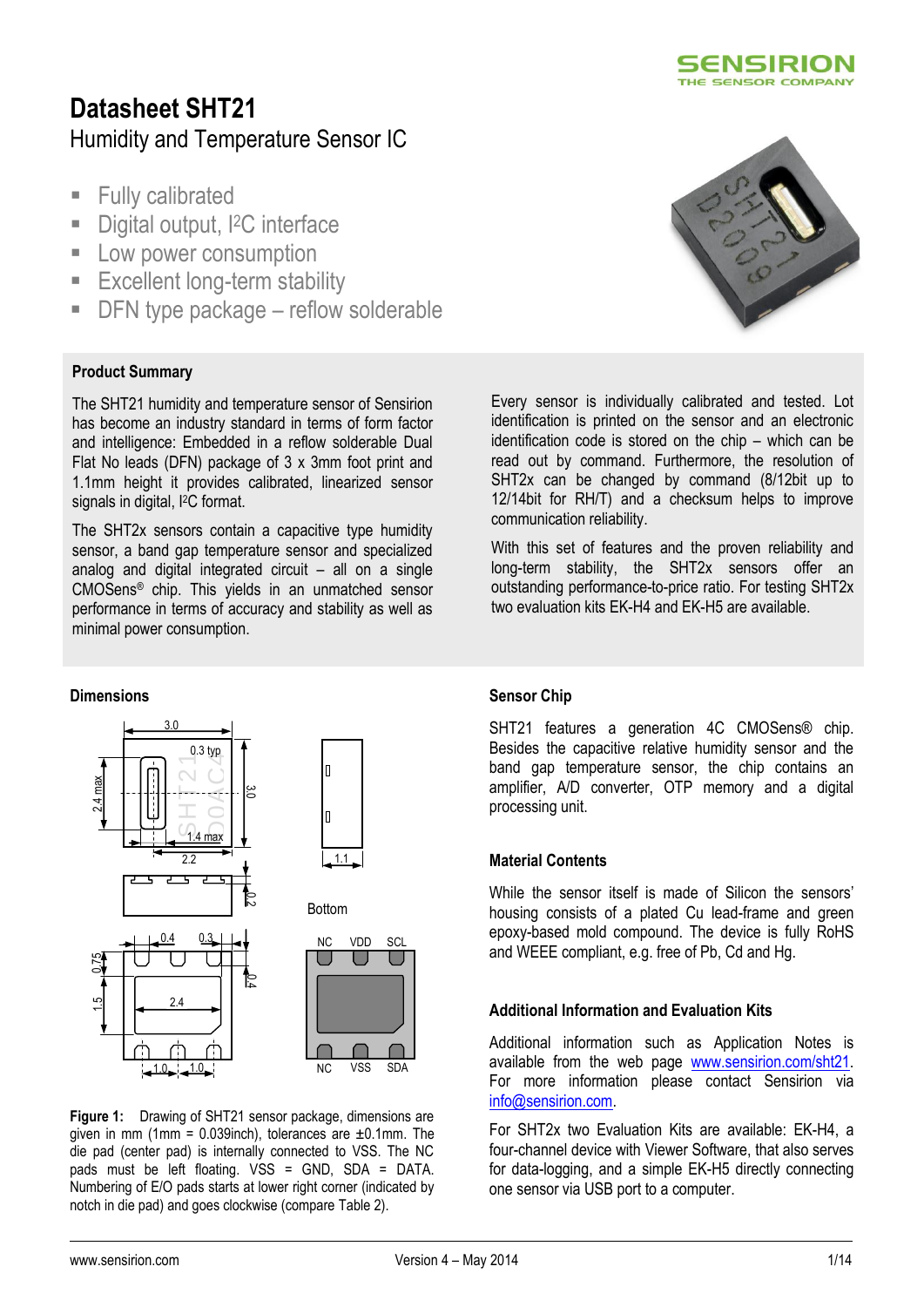# **Sensor Performance**

### **Relative Humidity**

| Parameter                       | Condition  | Value        | Units  |
|---------------------------------|------------|--------------|--------|
| Resolution 1                    | 12 bit     | 0.04         | %RH    |
|                                 | 8 bit      | 0.7          | %RH    |
| Accuracy tolerance <sup>2</sup> | typ        | ±2           | %RH    |
|                                 | max        | see Figure 2 | %RH    |
| Repeatability                   |            | ±0.1         | %RH    |
| Hysteresis                      |            | ±1           | %RH    |
| Nonlinearity                    |            | < 0.1        | %RH    |
| Response time 3                 | $\tau$ 63% | 8            | S      |
| <b>Operating Range</b>          | extended 4 | 0 to 100     | %RH    |
| Long Term Drift <sup>5</sup>    | Typ.       | < 0.25       | %RH/yr |





**Figure 2** Typical and maximal tolerance at 25°C for relative humidity. For extensive information see Users Guide, Sect. 1.2.

### **Electrical Specification**

| Parameter             | Condition                                           | min                             | typ  | max | Units |
|-----------------------|-----------------------------------------------------|---------------------------------|------|-----|-------|
| Supply Voltage, VDD   |                                                     | 2.1                             | 3.0  | 3.6 | V     |
| Supply Current, IDD 6 | sleep mode                                          |                                 | 0.15 | 0.4 | μA    |
|                       | measuring                                           | 200                             | 300  | 330 | μA    |
|                       | sleep mode                                          |                                 | 0.5  | 1.2 | μW    |
| Power Dissipation 6   | measuring                                           | 0.6                             | 0.9  | 1.0 | mW    |
|                       | average 8bit                                        |                                 | 3.2  |     | μW    |
| Heater                | $VDD = 3.0 V$                                       | 5.5mW, $\Delta T$ = + 0.5-1.5°C |      |     |       |
| Communication         | digital 2-wire interface, I <sup>2</sup> C protocol |                                 |      |     |       |

<span id="page-1-0"></span>**Table 1** Electrical specification. For absolute maximum values see Section 4.1 of Users Guide.

#### **Temperature<sup>567</sup>**

| Parameter                       | Condition             | Value        | Units |
|---------------------------------|-----------------------|--------------|-------|
| Resolution <sup>1</sup>         | 14 bit                | 0.01         | °C    |
|                                 | 12 bit                | 0.04         | °C    |
| Accuracy tolerance <sup>2</sup> | typ                   | ±0.3         | °C    |
|                                 | max                   | see Figure 3 |       |
| Repeatability                   |                       | ±0.1         | °C    |
| <b>Operating Range</b>          | extended <sup>4</sup> | $-40$ to 125 | °C    |
| Response Time 7                 | $\tau$ 63%            | 5 to 30      | S     |
| Long Term Drift 8               | Typ.                  | ${}_{0.02}$  | °C/vr |



**Figure 3** Typical and maximal tolerance for temperature sensor  $in \degree C$ .

### **Packaging Information**

| <b>Sensor Type</b> | Packaging   | Quantity | <b>Order Number</b> |
|--------------------|-------------|----------|---------------------|
|                    | Tape & Reel | 400      | 1-100707-01         |
| SHT <sub>21</sub>  | Tape & Reel | 1500     | 1-100645-01         |
|                    | Tape & Reel | 5000     | 1-100694-01         |

This datasheet is subject to change and may be amended without prior notice

 $\overline{a}$ 

<u>.</u>

<sup>1</sup> Default measurement resolution is 14bit (temperature) / 12bit (humidity). It can be reduced to 12/8bit, 11/11bit or 13/10bit by command to user register.

<sup>2</sup> Accuracies are tested at Outgoing Quality Control at 25°C and 3.0V. Values exclude hysteresis and long term drift and are applicable to non-condensing environments only.

 $3$  Time for achieving 63% of a step function, valid at 25 $^{\circ}$ C and 1m/s airflow.

<sup>4</sup> Normal operating range: 0-80%RH, beyond this limit sensor may read a reversible offset with slow kinetics (+3%RH after 60h at humidity >80%RH). For more details please see Section 1.1 of the Users Guide.

<sup>5</sup> Typical value for operation in normal RH/T operating range. Max. value is < 0.5 %RH/y. Value may be higher in environments with vaporized solvents, outgassing tapes, adhesives, packaging materials, etc. For more details please refer to Handling Instructions.

<sup>6</sup> Min and max values of Supply Current and Power Dissipation are based on fixed VDD = 3.0V and T<60°C. The average value is based on one 8bit measurement per second.

<sup>&</sup>lt;sup>7</sup> Response time depends on heat conductivity of sensor substrate.

 $8$  Max. value is <  $0.04$ °C/y.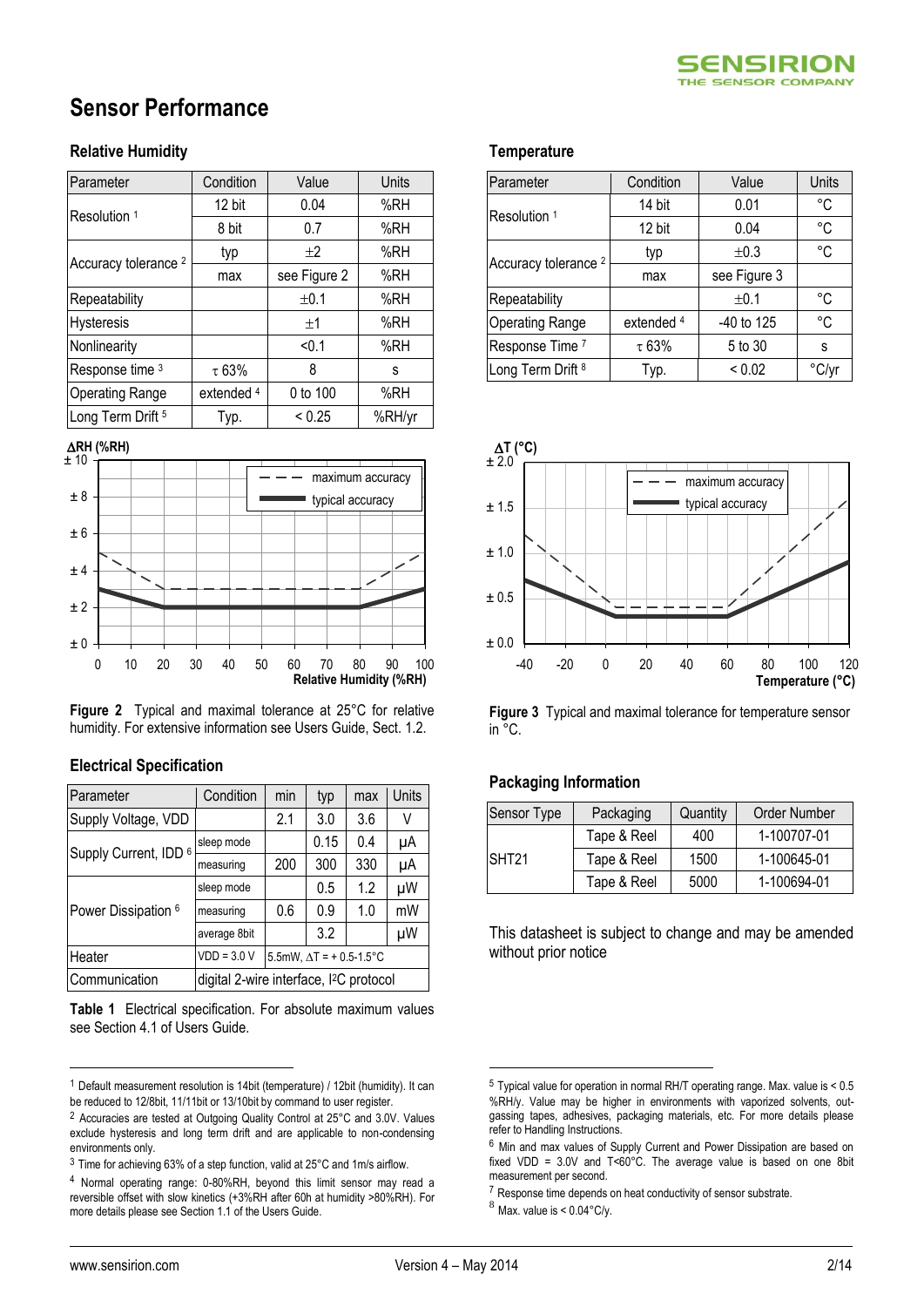

## **Users Guide SHT21**

### **1 Extended Specification**

For details on how Sensirion is specifying and testing accuracy performance please consult Application Note "Statement on Sensor Specification".

### **1.1 Operating Range**

The sensor works stable within recommended Normal Range – see Figure 4. Long term exposure to conditions outside Normal Range, especially at humidity >80%RH, may temporarily offset the RH signal (+3%RH after 60h). After return into the Normal Range it will slowly return towards calibration state by itself. Prolonged exposure to extreme conditions may accelerate ageing.



**Figure 4** Operating Conditions

### **1.2 RH accuracy at various temperatures**

Typical RH accuracy at 25°C is defined in Figure 2. For other temperatures, typical accuracy has been evaluated to be as displayed in [Figure 5.](#page-2-0)



<span id="page-2-0"></span>**Figure 5** Typical accuracy of relative humidity measurements given in %RH for temperatures 0 – 80°C.

### **1.3 Electrical Specification**

Current consumption as given in Table 1 is dependent on temperature and supply voltage VDD. For estimations on energy consumption of the sensor Figures 6 and 7 may be consulted. Please note that values given in these Figures are of typical nature and the variance is considerable.



**Figure 6** Typical dependency of supply current (sleep mode) versus temperature at VDD = 3.0V. Please note that the variance of these data can be above ±25% of displayed value.



**Figure 7** Typical dependency of supply current (sleep mode) versus supply voltage at 25°C. Please note that deviations may be up to ±50% of displayed value. Values at 60°C scale with a factor of about 15 (compare Table 1).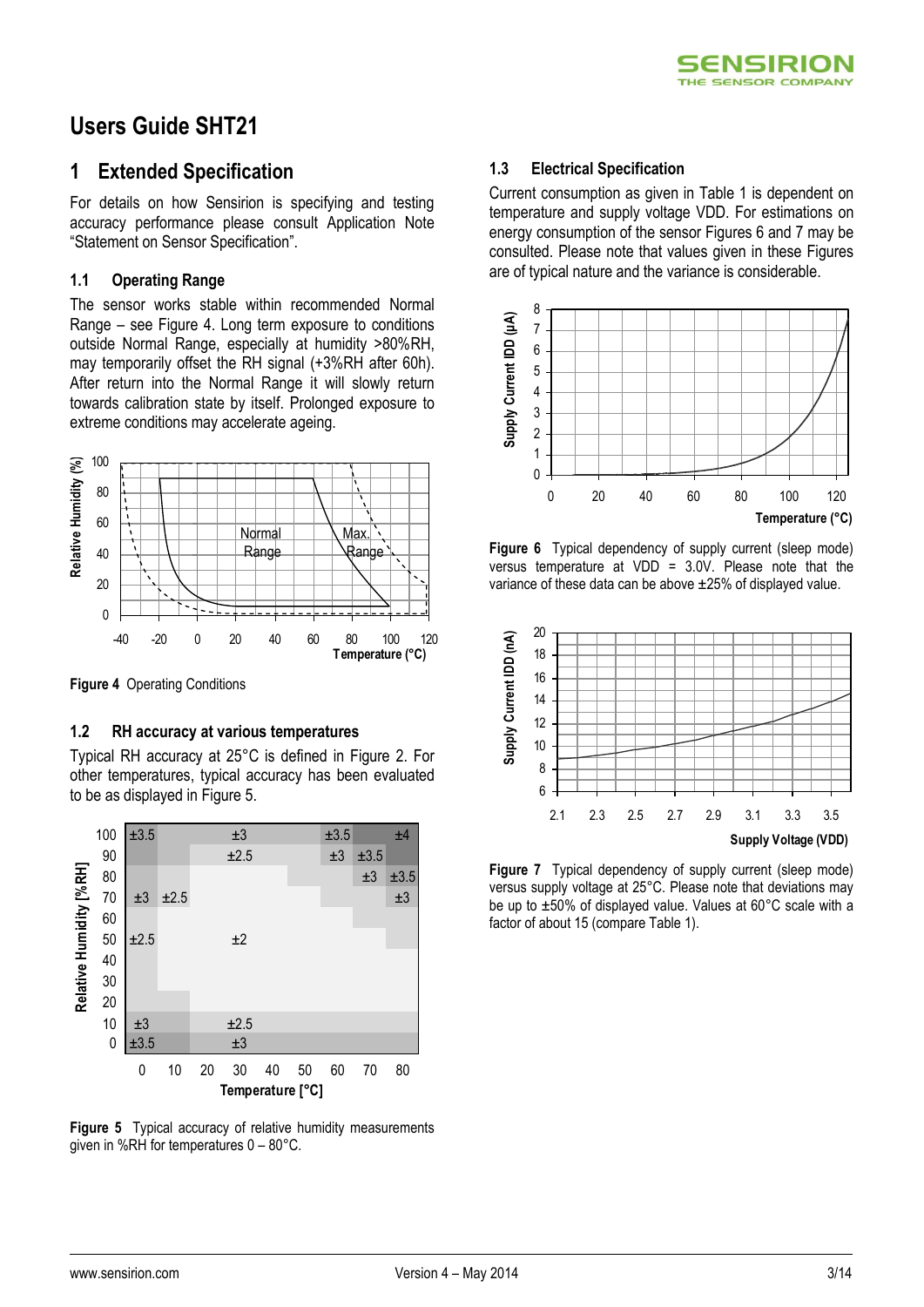### **2 Application Information**

### **2.1 Soldering Instructions**

The *DFN's die pad* (centre pad) and *perimeter I/O pads* are fabricated from a planar copper lead-frame by overmolding leaving the die pad and I/O pads exposed for mechanical and electrical connection. Both the I/O pads and die pad should be soldered to the PCB. In order to prevent oxidation and optimize soldering, the bottom side of the sensor pads is plated with Ni/Pd/Au.

On the PCB the *I/O lands<sup>9</sup>* should be 0.2mm longer than the package I/O pads. Inward corners may be rounded to match the I/O pad shape. The I/O land width should match the DFN-package I/O-pads width 1:1 and the land for the die pad should match 1:1 with the DFN package – see [Figure 8.](#page-3-0)

The *solder mask<sup>10</sup> design* for the land pattern preferably is of type Non-Solder Mask Defined (NSMD) with solder mask openings larger than metal pads. For NSMD pads, the solder mask opening should be about 120μm to 150μm larger than the pad size, providing a 60μm to 75μm design clearance between the copper pad and solder mask. Rounded portions of package pads should have a matching rounded solder mask-opening shape to minimize the risk of solder bridging. For the actual pad dimensions, each pad on the PCB should have its own solder mask opening with a web of solder mask between adjacent pads.



<span id="page-3-0"></span>**Figure 8** Recommended metal land pattern for SHT2x. Values in mm. Die pad (centre pad) may be left floating or be connected to ground, NC pads shall be left floating. The outer dotted line represents the outer dimension of the DFN package.

For *solder paste printing* a laser-cut, stainless steel stencil with electro-polished trapezoidal walls and with 0.125mm stencil thickness is recommended. For the I/O pads the stencil apertures should be 0.1mm longer than PCB pads and positioned with 0.1mm offset away from the centre of the package. The die pad aperture should cover about 70  $-90\%$  of the pad area  $-$  say up to 1.4mm x 2.3mm centered on the thermal land area. It can also be split in two openings.

Due to the low mounted height of the DFN, "no clean" type 3 solder paste<sup>11</sup> is recommended as well as Nitrogen purge during reflow.



<span id="page-3-1"></span>**Figure 9** Soldering profile according to JEDEC standard.  $T_P \leq T$ 260°C and  $t_P$  < 30sec for Pb-free assembly. T<sub>L</sub> < 220°C and  $t_L$  < 150sec. Ramp-up/down speeds shall be < 5°C/sec.

It is important to note that the diced edge or side faces of the I/O pads may oxidise over time, therefore a solder fillet may or may not form. Hence there is no guarantee for solder joint fillet heights of any kind.

For soldering SHT2x, standard *reflow soldering* ovens may be used. The sensor is qualified to withstand soldering profile according to IPC/JEDEC J-STD-020 with peak temperatures at 260°C during up to 30sec for Pb-free assembly in IR/Convection reflow ovens (see [Figure 9\)](#page-3-1).

For manual soldering contact time must be limited to 5 seconds at up to 350°C.

Immediately after the exposure to high temperatures the sensor may temporarily read a negative humidity offset (typ. -1 to -2 %RH after reflow soldering). This offset slowly disappears again by itself when the sensor is exposed to ambient conditions (typ. within 1-3 days). If RH testing is performed immediately after reflow soldering, this offset should be considered when defining the test limits.

In no case, neither after manual nor reflow soldering, a board wash shall be applied. Therefore, and as mentioned above, it is strongly recommended to use "no-clean" solder paste. In case of applications with exposure of the sensor to corrosive gases or condensed water (i.e. environments with high relative humidity) the soldering pads shall be sealed (e.g. conformal coating) to prevent loose contacts or short cuts.

### **2.2 Storage Conditions and Handling Instructions**

Moisture Sensitivity Level (MSL) is 1, according to IPC/JEDEC J-STD-020. At the same time, it is

 $\overline{a}$ 

<u>.</u>

<sup>&</sup>lt;sup>9</sup> The land pattern is understood to be the metal layer on the PCB, onto which the DFN pads are soldered to.

 $10$  The solder mask is understood to be the insulating layer on top of the PCB covering the connecting lines.

<sup>&</sup>lt;sup>11</sup> Solder types are related to the solder particle size in the paste: Type 3 covers the size range of  $25 - 45$  µm (powder type 42).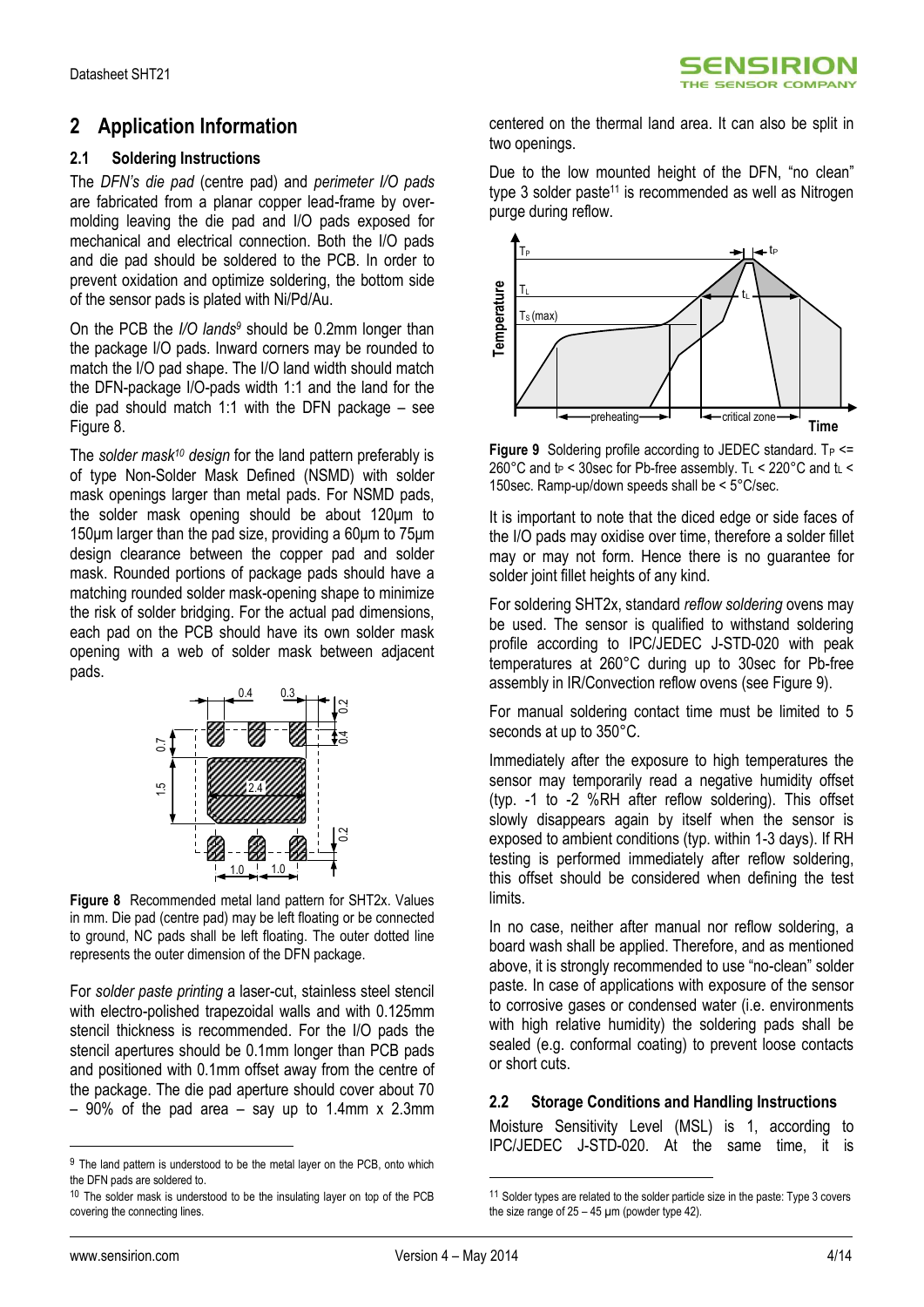

recommended to further process the sensors within 1 year after date of delivery.

It is of great importance to understand that a humidity sensor is not a normal electronic component and needs to be handled with care. Chemical vapors at high concentration in combination with long exposure times may offset the sensor reading.

For this reason it is recommended to store the sensors in original packaging including the sealed ESD bag at following conditions: Temperature shall be in the range of 10°C – 50°C and humidity at 20 – 60%RH (sensors that are not stored in ESD bags). For sensors that have been removed from the original packaging we recommend to store them in ESD bags made of metal-in PE-HD<sup>12</sup>.

In manufacturing and transport the sensors shall be prevented of high concentration of chemical solvents and long exposure times. Out-gassing of glues, adhesive tapes and stickers or out-gassing packaging material such as bubble foils, foams, etc. shall be avoided. Manufacturing area shall be well ventilated.

For more detailed information please consult the document *"Handling Instructions"* or contact Sensirion.

### **2.3 Temperature Effects**

Relative humidity reading strongly depends on temperature. Therefore, it is essential to keep humidity sensors at the same temperature as the air of which the relative humidity is to be measured. In case of testing or qualification the reference sensor and test sensor must show equal temperature to allow for comparing humidity readings.

If the sensor shares a PCB with electronic components that produce heat it should be mounted in a way that prevents heat transfer or keeps it as low as possible. Measures to reduce heat transfer can be ventilation, reduction of copper layers between the sensor and the rest of the PCB or milling a slit into the PCB around the sensor – see [Figure 10.](#page-4-0)

Furthermore, there are self-heating effects in case the measurement frequency is too high. To keep self-heating below 0.1°C, SHT2x should not be active for more than 10% of the time – e.g. maximum two measurements per second at 12bit accuracy shall be made.



<span id="page-4-0"></span>**Figure 10** Top view of example of mounted SHT2x with slits milled into PCB to minimize heat transfer.

### **2.4 Light**

The SHT2x is not light sensitive. Prolonged direct exposure to sunshine or strong UV radiation may age the sensor.

#### **2.5 Materials Used for Sealing / Mounting**

Many materials absorb humidity and will act as a buffer increasing response times and hysteresis. Materials in the vicinity of the sensor must therefore be carefully chosen. Recommended materials are: Any metals, LCP, POM (Delrin), PTFE (Teflon), PEEK, PP, PB, PPS, PSU, PVDF, PVF.

For sealing and gluing (use sparingly): Use high filled epoxy for electronic packaging (e.g. glob top, underfill), and Silicone. Out-gassing of these materials may also contaminate the sensor (see Section 2.2). Therefore try to add the sensor as a last manufacturing step to the assembly, store the assembly well ventilated after manufacturing or bake at >50°C for 24h to outgas contaminants before packing.

### **2.6 Wiring Considerations and Signal Integrity**

Carrying the SCL and SDA signal parallel and in close proximity (e.g. in wires) for more than 10cm may result in cross talk and loss of communication. This may be resolved by routing VDD and/or VSS between the two SDA signals and/or using shielded cables. Furthermore, slowing down SCL frequency will possibly improve signal integrity. Power supply pins (VDD, VSS) must be decoupled with a 100nF capacitor – see next Section.

 $\overline{a}$ 

<sup>12</sup> For example, 3M antistatic bag, product "1910" with zipper.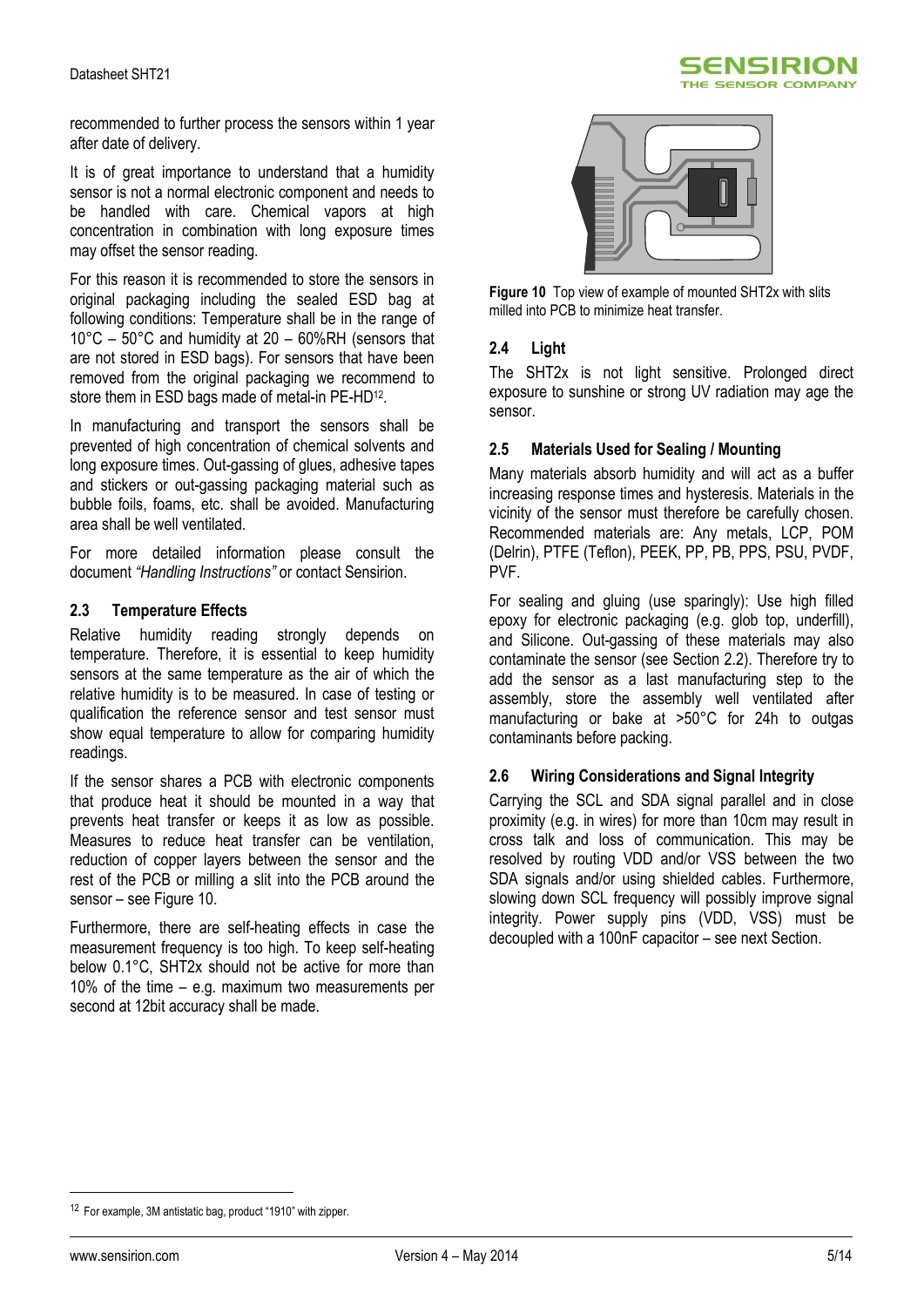| Pin | Name       | Comment                     |   |
|-----|------------|-----------------------------|---|
|     | <b>SDA</b> | Serial Data, bidirectional  | 4 |
| 2   | VSS        | Ground                      | ാ |
| 5   | VDD        | <b>Supply Voltage</b>       | 5 |
| 6   | SCL        | Serial Clock, bidirectional | 6 |
| 3,4 | NC.        | Not Connected               |   |

**3 Interface Specifications**

<span id="page-5-0"></span>**Table 2** SHT2x pin assignment, NC remain floating (top view)

### **3.1 Power Pins (VDD, VSS)**

The supply voltage of SHT2x must be in the range of 2.1 – 3.6V, recommended supply voltage is 3.0V. Power supply pins Supply Voltage (VDD) and Ground (VSS) must be decoupled with a 100nF capacitor, that shall be placed as close to the sensor as possible – se[e Figure 11.](#page-5-1)

### **3.2 Serial clock (SCL)**

SCL is used to synchronize the communication between microcontroller (MCU) and the sensor. Since the interface consists of fully static logic there is no minimum SCL frequency.

### **3.3 Serial SDA (SDA)**

The SDA pin is used to transfer data in and out of the sensor. For sending a command to the sensor, SDA is valid on the rising edge of SCL and must remain stable while SCL is high. After the falling edge of SCL the SDA value may be changed. For safe communication SDA shall be valid tsu and t<sub>HD</sub> before the rising and after the falling edge of SCL, respectively – see [Figure 12.](#page-6-0) For reading data from the sensor, SDA is valid  $t_{VD}$  after SCL has gone low and remains valid until the next falling edge of SCL.



<span id="page-5-1"></span>**Figure 11** Typical application circuit, including pull-up resistors R<sub>P</sub> and decoupling of VDD and VSS by a capacitor.

To avoid signal contention the micro-controller unit (MCU) must only drive SDA and SCL low. External pull-up resistors (e.g. 10kΩ), are required to pull the signal high. For the choice of resistor size please take bus capacity requirements into account (compare Table 5). It should be noted that pull-up resistors may be included in I/O circuits of MCUs. See [Table 4](#page-5-2) and [Table 5](#page-6-1) for detailed I/O characteristic of the sensor.

### **4 Electrical Characteristics**

### **4.1 Absolute Maximum Ratings**

The electrical characteristics of SHT2x are defined in [Table 1.](#page-1-0) The absolute maximum ratings as given in [Table](#page-5-3)  [3](#page-5-3) are stress ratings only and give additional information. Functional operation of the device at these conditions is not implied. Exposure to absolute maximum rating conditions for extended periods may affect the sensor reliability (e.g. hot carrier degradation, oxide breakdown).

| Parameter                             | min    | max         | Units |
|---------------------------------------|--------|-------------|-------|
| VDD to VSS                            | $-0.3$ |             |       |
| Digital I/O Pins (SDA, SCL)<br>to VSS | $-0.3$ | $VDD + 0.3$ |       |
| Input Current on any Pin              | $-100$ | 100         | mA    |

<span id="page-5-3"></span>**Table 3** Electrical absolute maximum ratings

ESD immunity is qualified according to JEDEC JESD22- A114 method (Human Body Model at  $\pm$ 4kV), JEDEC  $JESD22-A115$  method (Machine Model  $\pm$ 200V) and ESDA ESD-STM5.3.1-1999 and AEC-Q100-011 (Charged Device Model, 750V corner pins, 500V other pins). Latchup immunity is provided at a force current of  $\pm$ 100mA with Tamb = 125°C according to JEDEC JESD78. For exposure beyond named limits the sensor needs additional protection circuit.

### **4.2 Input / Output Characteristics**

The electrical characteristics such as power consumption, low and high level input and output voltages depend on the supply voltage. For proper communication with the sensor it is essential to make sure that signal design is strictly within the limits given i[n Table 4](#page-5-2) & 5 and [Figure 12.](#page-6-0)

| Parameter                   | Conditions                             | min        | typ | max        | Units |
|-----------------------------|----------------------------------------|------------|-----|------------|-------|
| Output Low<br>Voltage, VOL  | $VDD = 3.0 V,$<br>$-4$ mA < IOL < 0mA  | 0          |     | 0.4        | V     |
| Output Sink<br>Current, IOL |                                        |            |     | $-4$       | mA    |
| Input Low<br>Voltage, VIL   |                                        | 0          |     | 30%<br>VDD | V     |
| Input High<br>Voltage, VIH  |                                        | 70%<br>VDD |     | VDD        | V     |
| Input Current               | $VDD = 3.6 V,$<br>$VIN = 0 V to 3.6 V$ |            |     | ±1         | uA    |

<span id="page-5-2"></span>**Table 4** DC characteristics of digital input/output pads. VDD = 2.1V to 3.6V, T = -40°C to 125°C, unless otherwise noted.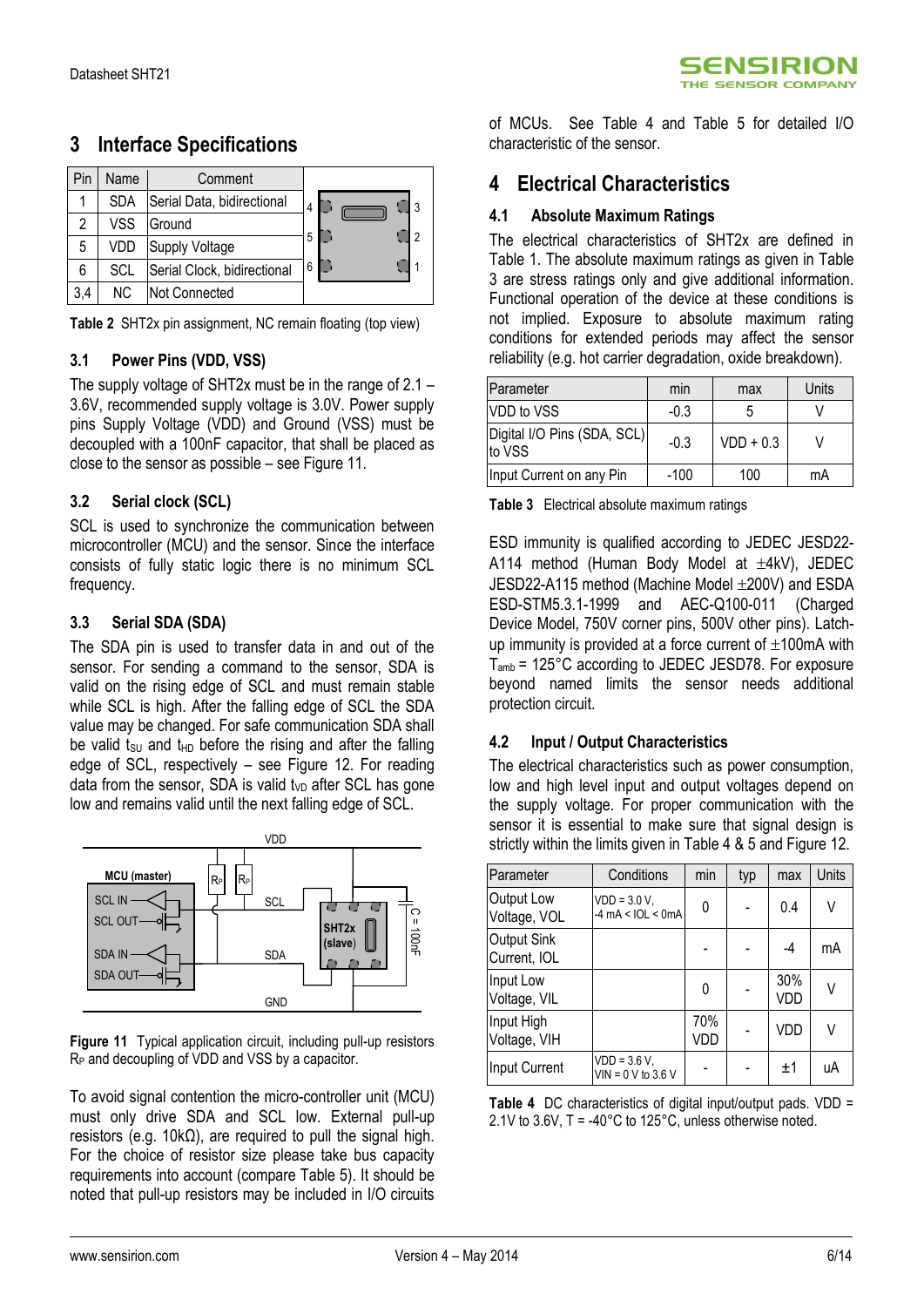

<span id="page-6-0"></span>**Figure 12** Timing Diagram for Digital Input/Output Pads, abbreviations are explained in [Table 5.](#page-6-1) SDA directions are seen from the sensor. Bold SDA line is controlled by the sensor, plain SDA line is controlled by the micro-controller. Note that SDA valid read time is triggered by falling edge of anterior toggle.

| Parameter                       | min | typ | max | Units      |
|---------------------------------|-----|-----|-----|------------|
| SCL frequency, fscL             | 0   |     | 0.4 | <b>MHz</b> |
| <b>SCL High Time, tscLH</b>     | 0.6 |     |     | μs         |
| <b>SCL Low Time, tscLL</b>      | 1.3 |     |     | μs         |
| SDA Set-Up Time, tsu            | 100 |     |     | ns         |
| SDA Hold Time, t <sub>HD</sub>  | 0   |     | 900 | ns         |
| SDA Valid Time, tvp             | 0   |     | 400 | ns         |
| SCL/SDA Fall Time, tr           | 0   |     | 100 | ns         |
| SCL/SDA Rise Time, tR           | 0   |     | 300 | ns         |
| Capacitive Load on Bus Line, CB | N   |     | 400 | рF         |

<span id="page-6-1"></span>**Table 5** Timing specifications of digital input/output pads for I2C fast mode. Entities are displayed in [Figure 12.](#page-6-0) VDD = 2.1V to  $3.6V$ , T = -40°C to 125°C, unless otherwise noted. For further information regarding timing. please refer to information regarding timing, please refer to [http://www.standardics.nxp.com/support/i2c/.](http://www.standardics.nxp.com/support/i2c/) 

### **5 Communication with Sensor**

SHT21 communicates with I <sup>2</sup>C protocol. For information on I <sup>2</sup>C beyond the information in the following Sections please refer to the following website:

[http://www.standardics.nxp.com/support/i2c/.](http://www.standardics.nxp.com/support/i2c/)

Please note that all sensors are set to the same I2C address, as defined in Section 5.3.

Furthermore, please note, that Sensirion provides an exemplary sample code on its home page – compare [www.sensirion.com/sht21.](http://www.sensirion.com/sht21)

Please note that in case VDD is set to 0 V (GND), e.g. in case of a power off of the SHT2x, the SCL and SDA pads are also pulled to GND. Consequently, the I2C bus is blocked while VDD of the SHT2x is set to 0 V.

### **5.1 Start Up Sensor**

As a first step, the sensor is powered up to the chosen supply voltage VDD (between 2.1V and 3.6V). After power-up, the sensor needs at most 15ms, while SCL is high, for reaching idle state, i.e. to be ready accepting commands from the master (MCU). Current consumption during start up is 350µA maximum. Whenever the sensor is powered up, but not performing a measurement or communicating, it is automatically in idle state (sleep mode).

**SENSIRION** HE SENSOR COMPANY

### **5.2 Start / Stop Sequence**

Each transmission sequence begins with Start condition (S) and ends with Stop condition (P) as displayed i[n Figure](#page-6-2)  [13](#page-6-2) and [Figure 14.](#page-6-3)



<span id="page-6-2"></span>**Figure 13** Transmission Start condition (S) - a high to low transition on the SDA line while SCL is high. The Start condition is a unique state on the bus created by the master, indicating to the slaves the beginning of a transmission sequence (bus is considered busy after a Start).



<span id="page-6-3"></span>**Figure 14** Transmission Stop condition (P) - a low to high transition on the SDA line while SCL is high. The Stop condition is a unique state on the bus created by the master, indicating to the slaves the end of a transmission sequence (bus is considered free after a Stop).

### **5.3 Sending a Command**

After sending the Start condition, the subsequent <sup>[2</sup>C header consists of the 7-bit I<sup>2</sup>C device address '1000'000' and an SDA direction bit (Read R: '1', Write W: '0'). The sensor indicates the proper reception of a byte by pulling the SDA pin low (ACK bit) after the falling edge of the  $8<sup>th</sup>$ SCL clock. After the issue of a measurement command ('1110'0011' for temperature, '1110'0101' for relative humidity'), the MCU must wait for the measurement to complete. The basic commands are summarized in [Table](#page-7-0)  [6.](#page-7-0)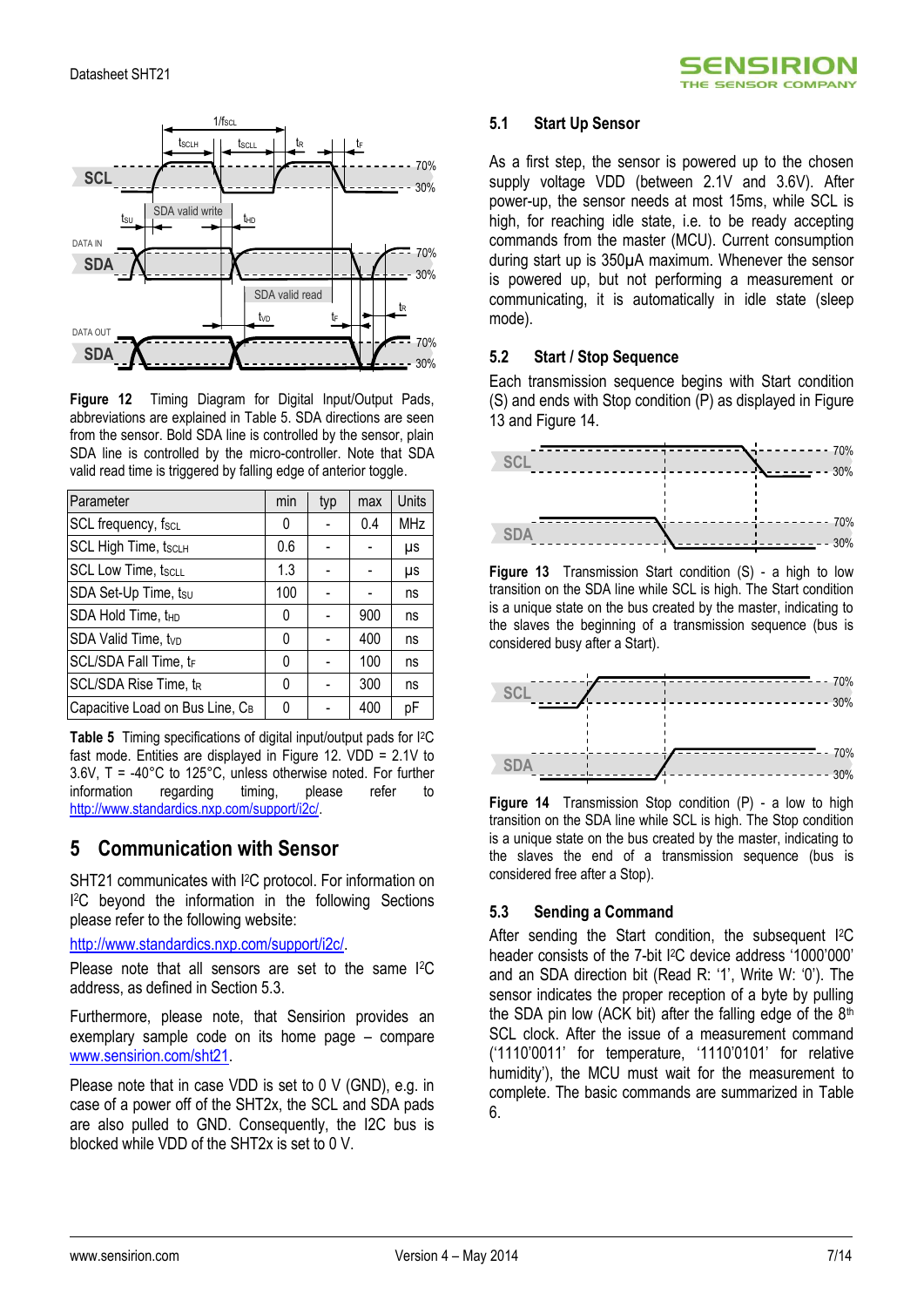| Command                | Comment        | Code      |
|------------------------|----------------|-----------|
| Trigger T measurement  | hold master    | 1110'0011 |
| Trigger RH measurement | hold master    | 1110'0101 |
| Trigger T measurement  | no hold master | 1111'0011 |
| Trigger RH measurement | no hold master | 1111'0101 |
| Write user register    |                | 1110'0110 |
| Read user register     |                | 1110'0111 |
| Soft reset             |                | 1111'1110 |

<span id="page-7-0"></span>**Table 6** Basic command set, RH stands for relative humidity, and T stands for temperature

*Hold master* or *no hold master* modes are explained in next Section.

### **5.4 Hold / No Hold Master Mode**

There are two different operation modes to communicate with the sensor: *Hold Master* mode or *No Hold Master* mode. In the first case the SCL line is blocked (controlled by sensor) during measurement process while in the latter case the SCL line remains open for other communication while the sensor is processing the measurement. No hold master mode allows for processing other I2C communication tasks on a bus while the sensor is measuring. A communication sequence of the two modes is displayed in [Figure 15](#page-7-1) an[d Figure 16,](#page-7-2) respectively.

In the *hold master mode*, the SHT2x pulls down the SCL line while measuring to force the master into a wait state. By releasing the SCL line the sensor indicates that internal processing is terminated and that transmission may be continued.



<span id="page-7-1"></span>**Figure 15** *Hold master* communication sequence – grey blocks are controlled by SHT2x. Bit 45 may be changed to NACK followed by Stop condition (P) to omit checksum transmission.

In *no hold master* mode, the MCU has to poll for the termination of the internal processing of the sensor. This is

done by sending a Start condition followed by the I2C header (1000'0001) as shown in [Figure 16.](#page-7-2) If the internal processing is finished, the sensor acknowledges the poll of the MCU and data can be read by the MCU. If the measurement processing is not finished the sensor answers no ACK bit and the Start condition must be issued once more.

When using the *no hold master* mode it is recommended to include a wait period of 20 µs after the reception of the sensor's ACK bit (bit 18 in [Figure 16\)](#page-7-2) and before the Stop condition.

For both modes, since the maximum resolution of a measurement is 14 bit, the two last least significant bits (LSBs, bits 43 and 44) are used for transmitting status information. Bit 1 of the two LSBs indicates the measurement type ('0': temperature, '1' humidity). Bit 0 is currently not assigned.



<span id="page-7-2"></span>**Figure 16** *No Hold master* communication sequence – grey blocks are controlled by SHT2x. If measurement is not completed upon "read" command, sensor does not provide ACK on bit 27 (more of these iterations are possible). If bit 45 is changed to NACK followed by Stop condition (P) checksum transmission is omitted.

In the examples given in [Figure 15](#page-7-1) and Figure 16 the sensor output is  $S_{RH} = '0110'0011'0101'0000'$ . For the calculation of physical values Status Bits must be set to '0' – see Chapter 6.

The maximum duration for measurements depends on the type of measurement and resolution chosen – values are displayed in [Table 7.](#page-8-0) Maximum values shall be chosen for the communication planning of the MCU.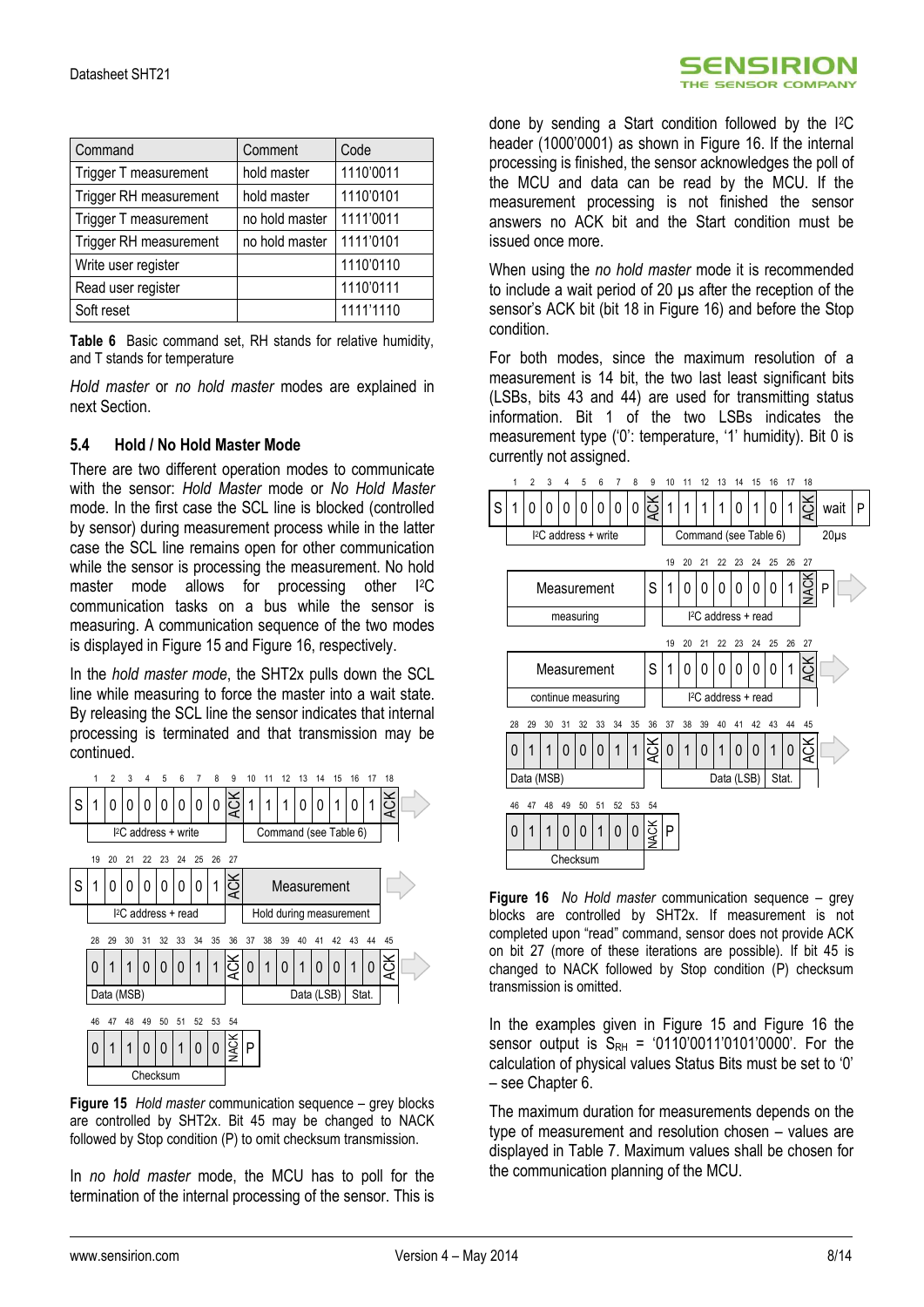| Resolution | RH typ | RH max | T typ | T max | Units |
|------------|--------|--------|-------|-------|-------|
| 14 bit     |        |        | 66    | 85    | ms    |
| 13 bit     |        |        | 33    | 43    | ms    |
| 12 Bit     | 22     | 29     | 17    | 22    | ms    |
| 11 bit     | 12     | 15     |       | 11    | ms    |
| 10 bit     |        | 9      |       |       | ms    |
| 8 bit      |        |        |       |       | ms    |

<span id="page-8-0"></span>**Table 7** Measurement times for RH and T measurements at different resolutions. Typical values are recommended for calculating energy consumption while maximum values shall be applied for calculating waiting times in communication.

Please note: I<sup>2</sup>C communication allows for repeated Start conditions (S) without closing prior sequence with Stop condition (P) – compare Figures 15, 16 and 18. Still, any sequence with adjacent Start condition may alternatively be closed with a Stop condition.

### **5.5 Soft Reset**

This command (see [Table 6\)](#page-7-0) is used for rebooting the sensor system without switching the power off and on again. Upon reception of this command, the sensor system reinitializes and starts operation according to the default settings – with the exception of the heater bit in the user register (see Sect. [5.6\)](#page-8-1). The soft reset takes less than 15ms.



**Figure 17** *Soft Reset* – grey blocks are controlled by SHT2x.

### <span id="page-8-1"></span>**5.6 User Register**

The content of User Register is described in [Table 8.](#page-8-2) Please note that reserved bits must not be changed and default values of respective reserved bits may change over time without prior notice. Therefore, for any writing to the User Register, default values of reserved bits must be read first. Thereafter, the full User Register string is composed of respective default values of reserved bits and the remainder of accessible bits optionally with default or non-default values.

The *end of battery* alert is activated when the battery power falls below 2.25V.

The *heater* is intended to be used for functionality diagnosis – relative humidity drops upon rising temperature. The heater consumes about 5.5mW and provides a temperature increase of about 0.5 – 1.5°C.

*OTP Reload* is a safety feature and loads the entire OTP settings to the register, with the exception of the heater bit, before every measurement. This feature is disabled per default and is not recommended for use. Please use Soft Reset instead – it contains OTP Reload.

| Bit     | # Bits | Description / Coding  |                                                                              |        | Default |
|---------|--------|-----------------------|------------------------------------------------------------------------------|--------|---------|
| 7,0     | 2      |                       | Measurement resolution                                                       |        | 00'     |
|         |        |                       | RH                                                                           |        |         |
|         |        | $^{\circ}00'$         | 12 bit                                                                       | 14 bit |         |
|         |        | '01'                  | 8 bit                                                                        | 12 bit |         |
|         |        | '10'                  | 10 bit                                                                       | 13 bit |         |
|         |        | '11'                  | 11 bit                                                                       | 11 bit |         |
| 6       | 1      |                       | Status: End of battery <sup>15</sup><br>0: VDD > 2.25V<br>$'1$ : VDD < 2.25V |        |         |
| 3, 4, 5 | 3      | Reserved              |                                                                              |        |         |
| 2       | 1      | Enable on-chip heater |                                                                              |        | 'በ'     |
|         | 1      |                       | Disable OTP Reload                                                           |        | 4'      |

<span id="page-8-2"></span>**Table 8** User Register. Cut-off value for End of Battery signal may vary by ±0.1V. Reserved bits must not be changed. "OTP reload" = '0' loads default settings after each time a measurement command is issued.

An example for I2C communication reading and writing the User Register is given in [Figure 18.](#page-8-3)



<span id="page-8-3"></span>**Figure 18** *Read and write register sequence* – grey blocks are controlled by SHT2x. In this example, the resolution is set to 8bit / 12bit.

### **5.7 CRC Checksum**

SHT21 provides a CRC-8 checksum for error detection. The polynomial used is  $x^8 + x^5 + x^4 + 1$ . For more details and implementation please refer to the application note "CRC Checksum Calculation for SHT2x".

1

<sup>&</sup>lt;sup>15</sup> This status bit is updated after each measurement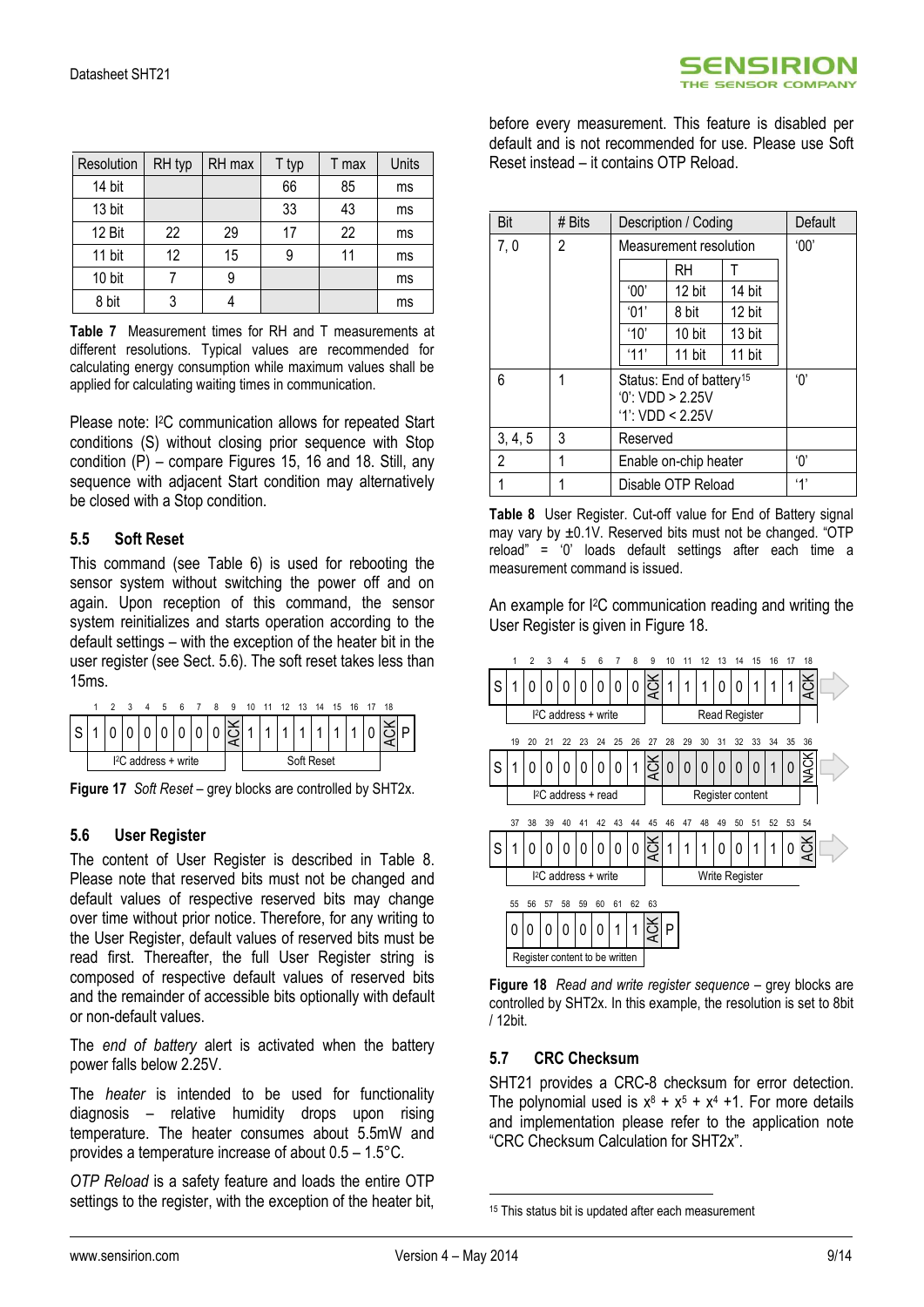### **5.8 Serial Number**

SHT21 provides an electronic identification code. For instructions on how to read the identification code please refer to the Application Note "Electronic Identification Code" – to be downloaded from the web page www.sensirion.com/SHT21.

### **6 Conversion of Signal Output**

Default resolution is set to 12 bit relative humidity and 14 bit temperature reading. Measured data are transferred in two byte packages, i.e. in frames of 8 bit length where the most significant bit (MSB) is transferred first (left aligned). Each byte is followed by an acknowledge bit. The two status bits, the last bits of LSB, must be set to '0' before calculating physical values. In the example of [Figure 15](#page-7-1) and [Figure 16,](#page-7-2) the transferred 16 bit relative humidity data is '0110'0011'0101'0000' = 25424.

### **6.1 Relative Humidity Conversion**

With the relative humidity signal output *S<sub>RH</sub>* the relative humidity *RH* is obtained by the following formula (result in %RH), no matter which resolution is chosen:

$$
RH = -6 + 125 \cdot \frac{S_{RH}}{2^{16}}
$$

In the example given in [Figure 15](#page-7-1) and Figure 16 the relative humidity results to be 42.5%RH.

The physical value RH given above corresponds to the relative humidity above liquid water according to World Meteorological Organization (WMO). For relative humidity above ice *RH<sup>i</sup>* the values need to be transformed from relative humidity above water *RH<sup>w</sup>* at temperature *t*. The equation is given in the following, compare also Application Note "Introduction to Humidity":

$$
RH_i = RH_w \cdot \exp\left(\frac{\beta_w \cdot t}{\lambda_w + t}\right) / \exp\left(\frac{\beta_i \cdot t}{\lambda_i + t}\right)
$$

Units are %RH for relative humidity and °C for temperature. The corresponding coefficients are defined as follows: *β<sup>w</sup>* = 17.62, *λ<sup>w</sup>* = 243.12°C, *β<sup>i</sup>* = 22.46, *λ<sup>i</sup>* = 272.62°C.

### **6.2 Temperature Conversion**

The temperature *T* is calculated by inserting temperature signal output *S<sup>T</sup>* into the following formula (result in °C), no matter which resolution is chosen:

$$
T = -46.85 + 175.72 \cdot \frac{S_T}{2^{16}}
$$

## **7 Environmental Stability**

The SHT2x sensor series were tested based on AEC-Q100 Rev. G qualification test method where applicable. Sensor specifications are tested to prevail under the AEC-Q100 temperature grade 1 test conditions listed in Table 9 16 .

| <b>Environment</b>  | <b>Standard</b>                                          | Results <sup>17</sup> |
|---------------------|----------------------------------------------------------|-----------------------|
| <b>HTOL</b>         | 125°C, 408 hours                                         | Pass                  |
| <b>TC</b>           | -50°C - 125°C, 1000 cycles                               | Pass                  |
| <b>UHST</b>         | 130°C / 85%RH / ≈2.3bar, 96h                             | Pass                  |
| THB                 | 85°C / 85%RH, 1000h                                      | Pass                  |
| <b>HTSL</b>         | 150°C, 1000h                                             | Pass                  |
| <b>ELFR</b>         | 125°C, 48h                                               | Pass                  |
| <b>ESD</b> immunity | HBM ±4kV, MM ±200V, CDM<br>750V/500V (corner/other pins) | Pass                  |
| Latch-up            | force current of $\pm 100$ mA with $T_{amb}$<br>= 125°C  | Pass                  |

**Table 9:** Performed qualification test series. HTOL = High Temperature Operating Lifetime, TC = Temperature Cycles, UHST = Unbiased Highly accelerated Stress Test,  $THB =$ Temperature Humidity Biased, HTSL = High Temperature Storage Lifetime, ELFR = Early Life Failure Rate. For details on ESD see Sect. 4.1.

Sensor performance under other test conditions cannot be guaranteed and is not part of the sensor specifications. Especially, no guarantee can be given for sensor performance in the field or for customer's specific application.

If sensors are qualified for reliability and behavior in extreme conditions, please make sure that they experience same conditions as the reference sensor. It should be taken into account that response times in assemblies may be longer, hence enough dwell time for the measurement shall be granted. For detailed information please consult Application Note "Testing Guide".

## **8 Packaging**

### **8.1 Packaging Type**

SHT2x sensors are provided in DFN packaging (in analogy with QFN packaging). DFN stands for Dual Flat No leads.

The sensor chip is mounted to a lead frame made of Cu and plated with Ni/Pd/Au. Chip and lead frame are over molded by green epoxy-based mold compound. Please note that side walls of sensors are diced and hence lead

1

<sup>16</sup> Temperature range is -40 to 125°C (AEC-Q100 temperature grade 1).

<sup>&</sup>lt;sup>17</sup> According to accuracy and long term drift specification given on Page 2.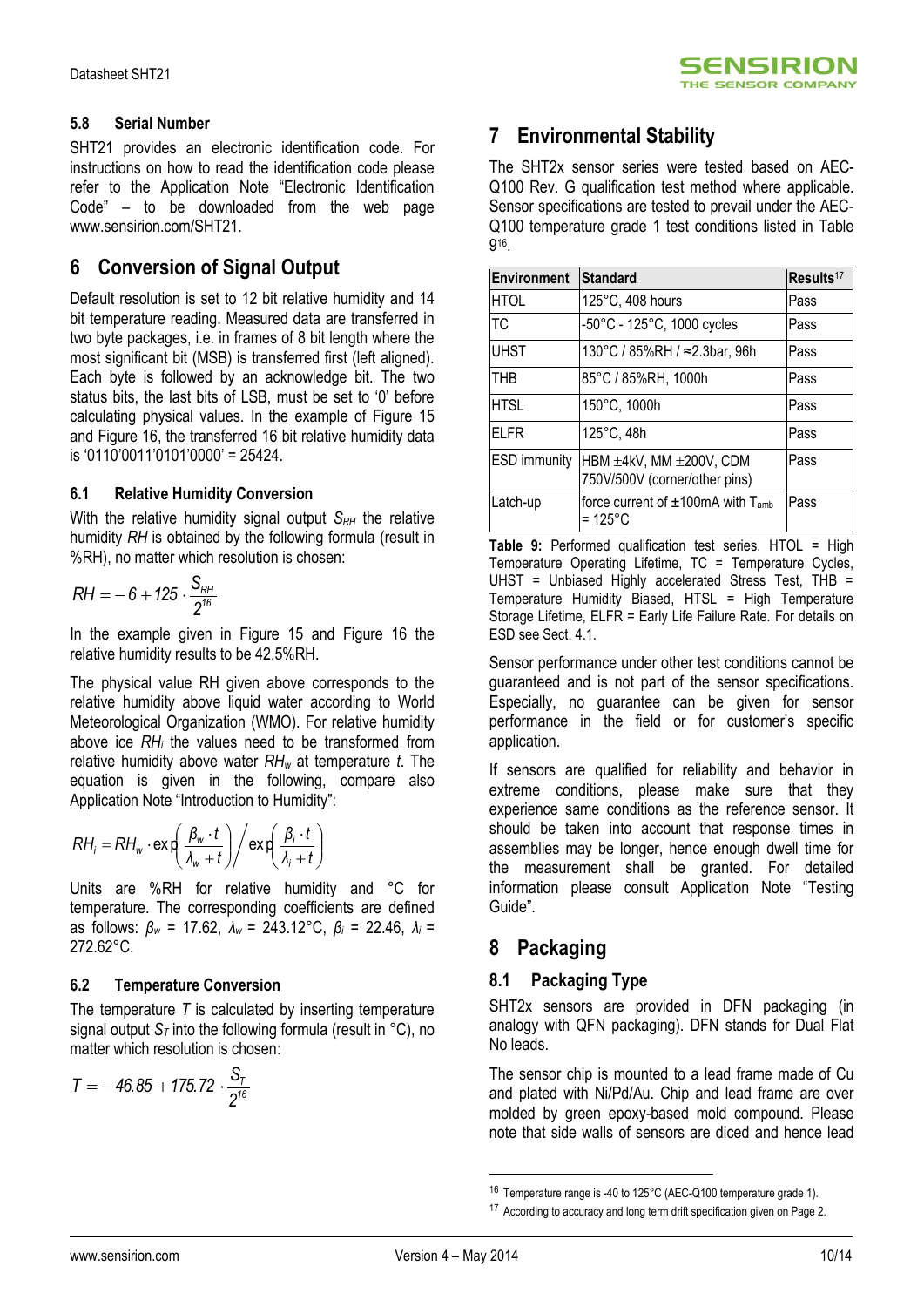frame at diced edge is not covered with respective protective coating. The total weight of the sensor is 25mg.

### **8.2 Filter Cap and Sockets**

For SHT2x a filter cap SF2 will is available. It is designed for fast response times and compact size. Please find the datasheet on Sensirion's web page.

For testing of SHT2x sensors sockets, such as from Plastronics, part number 10LQ50S13030 are recommended (see e.g. [www.locknest.com\)](http://www.locknest.com/).

### **8.3 Traceability Information**

All SHT2x are laser marked with an alphanumeric, fivedigit code on the sensor – see [Figure 19.](#page-10-0)

The marking on the sensor consists of two lines with five digits each. The first line denotes the sensor type (SHT21). The first digit of the second line defines the output mode ( $D =$  digital, Sensibus and I<sup>2</sup>C,  $P =$  PWM, S = SDM). The second digit defines the manufacturing year (0  $= 2010$ , 1 = 2011, etc.). The last three digits represent an alphanumeric tracking code. That code can be decoded by Sensirion only and allows for tracking on batch level through production, calibration and testing – and will be provided upon justified request.



**Figure 19** Laser marking on SHT21. For details see text.

<span id="page-10-0"></span>Reels are also labeled, as displayed in Figure 20 and Figure 21, and give additional traceability information.

| Lot No.:  | XXO-NN-YRRRTTTTT |  |  |  |
|-----------|------------------|--|--|--|
| Quantity: | <b>RRRR</b>      |  |  |  |
| RoHS:     | Compliant        |  |  |  |
| Lot No.   |                  |  |  |  |

**Figure 20:** First label on reel: XX = Sensor Type (21 for SHT21),  $O =$  Output mode (D = Digital, P = PWM, S = SDM), NN = product revision no.,  $Y =$  last digit of year, RRR = number of sensors on reel divided by 10 (200 for 2000 units), TTTTT = Traceability Code.

| ENSIRION         |  |
|------------------|--|
| E SENSOR COMPANY |  |

| Device Type:                 | 1-100PPP-NN                                   |
|------------------------------|-----------------------------------------------|
| Description:                 | Humidity & Temperature Sensor<br>SHTxx        |
|                              | Part Order No. 1-100PPP-NN or Customer Number |
| Date of Delivery: DD.MM.YYYY |                                               |
| Order Code:                  | 46CCCC / 0                                    |
|                              |                                               |

5ENSIRION THE SENSOR COMPANY

**Figure 21:** Second label on reel: For Device Type and Part Order Number (See Packaging Information on page 2), Delivery Date (also Date Code) is date of packaging of sensors (DD = day, MM = month,  $YYYY = year$ ),  $CCCC =$  Sensirion order number.

### **8.4 Shipping Package**

SHT2x are provided in tape & reel shipment packaging, sealed into antistatic ESD bags. Standard packaging sizes are 400, 1500 and 5000 units per reel. For SHT21, each reel contains 440mm (55 pockets) header tape and 200mm (25 pockets) trailer tape.

The drawing of the packaging tapes with sensor orientation is shown in Figure 22. The reels are provided in sealed antistatic bags.



**Figure 22** Sketch of packaging tape and sensor orientation. Header tape is to the right and trailer tape to the left on this sketch.

## **9 Compatibility to SHT1x / 7x protocol**

SHT2x sensors may be run by communicating with the Sensirion specific communication protocol used for SHT1x and SHT7x. In case such protocol is applied please refer to the communication chapter of datasheet SHT1x or SHT7x. Please note that reserved status bits of user register must not be changed.

Please understand that with the SHT1x/7x communication protocol only functions described in respective datasheets can be used with the exception of the OTP Reload function that is not set to default on SHT2x. As an alternative to OTP Reload the soft reset may be used.

S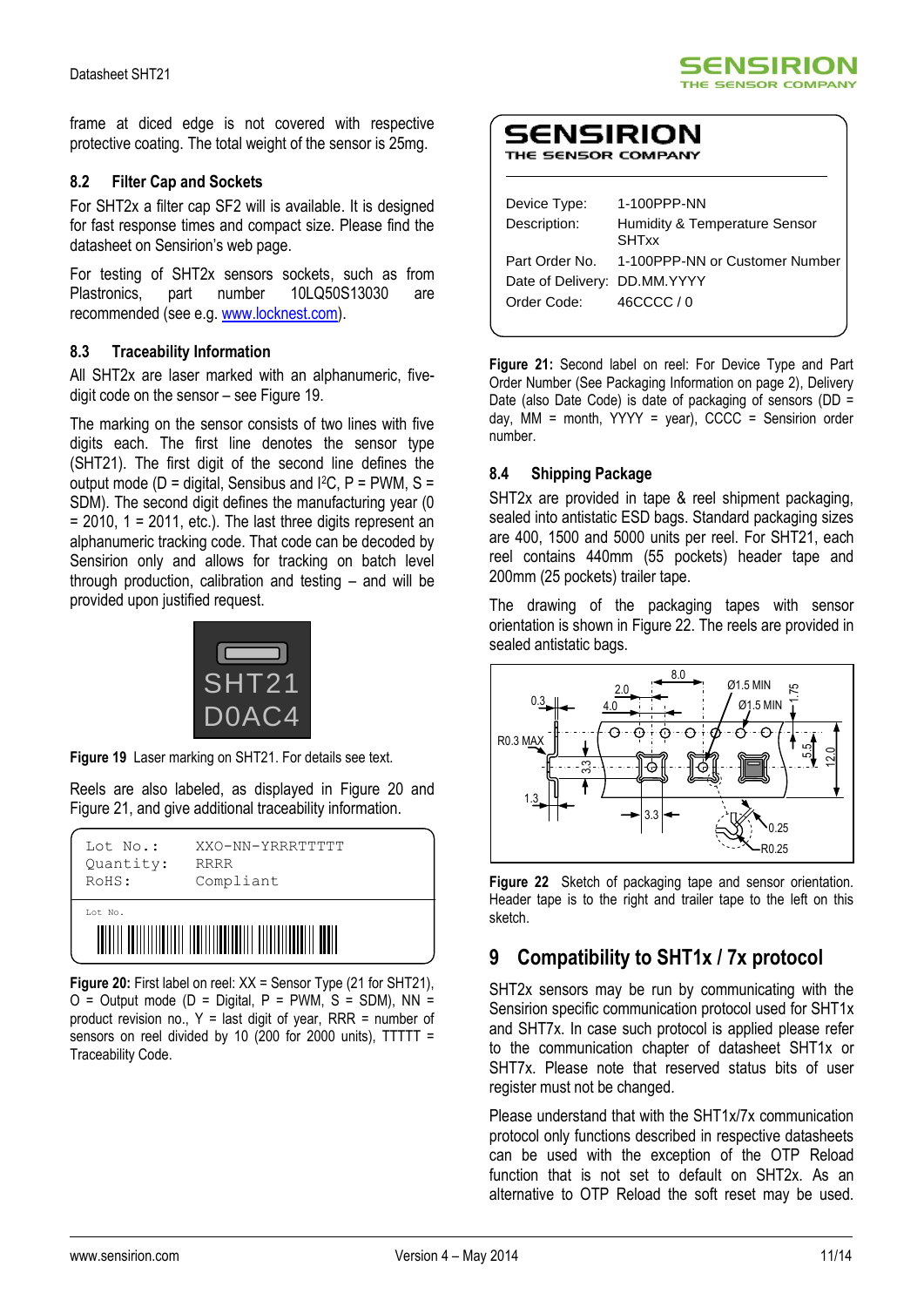

Please note that even if SHT1x/7x protocol is applied the timing values of [Table 5](#page-6-1) and Table 7 in this SHT2x datasheet apply.

For the calculation of physical values the following equation must be applied:

For relative humidity *RH*

$$
RH=-6+125\cdot \frac{S_{RH}}{2^{RES}}
$$

and for temperature *T*

$$
T = -46.85 + 175.72 \cdot \frac{S_T}{2^{RES}}
$$

*RES* is the chosen respective resolution, e.g. 12 (12bit) for relative humidity and 14 (14bit) for temperature.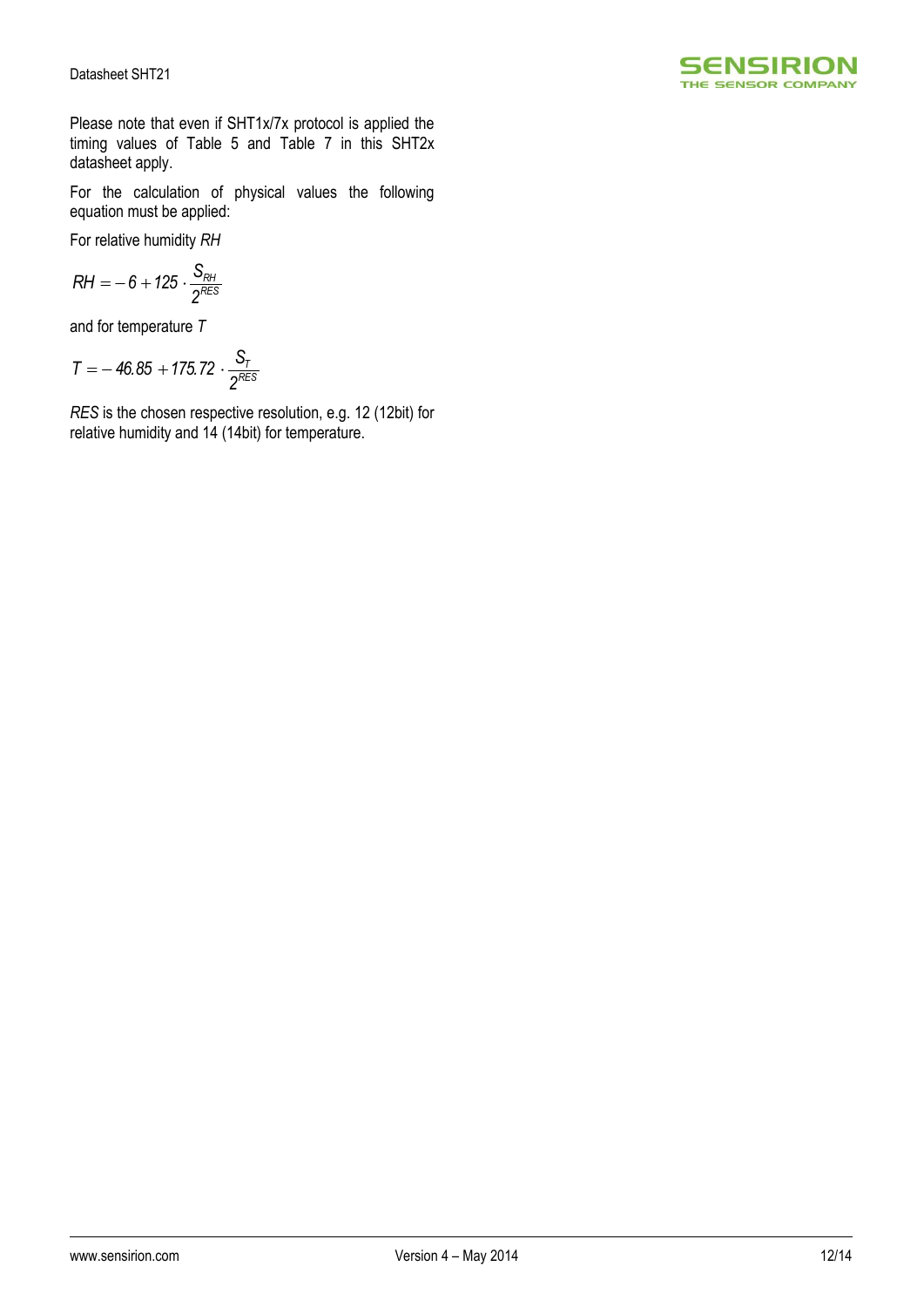

# **Revision History**

| Date            | Version | Page(s)             | Changes                                                                                                                                                                           |
|-----------------|---------|---------------------|-----------------------------------------------------------------------------------------------------------------------------------------------------------------------------------|
| 6 May 2009      | 0.3     | $1 - 9$             | Initial preliminary release                                                                                                                                                       |
| 21 January 2010 | 1.0     | $-4, 7 - 10$        | Complete revision. For complete revision list please require respective document.                                                                                                 |
| 5 May 2010      | 1.1     | $1 - 12$            | Typical specification for temperature sensor. Elimination of errors. For detailed<br>information, please require complete change list at info@sensirion.com.                      |
| 9 May 2011      |         | $1 - 7, 10 -$<br>13 | Updated temperature accuracy specifications, MSL and standards. Elimination of<br>errors. For detailed information, please require complete change list at<br>info@sensirion.com. |
| December 2011   |         | 1, 7-10             | Tolerance of threshold value for low battery signal, minor text adaptations and<br>corrections.                                                                                   |
| May 2014        |         |                     | 1-4, 7-8, 9-10 Sensor window dimension updated, several minor adjustments                                                                                                         |